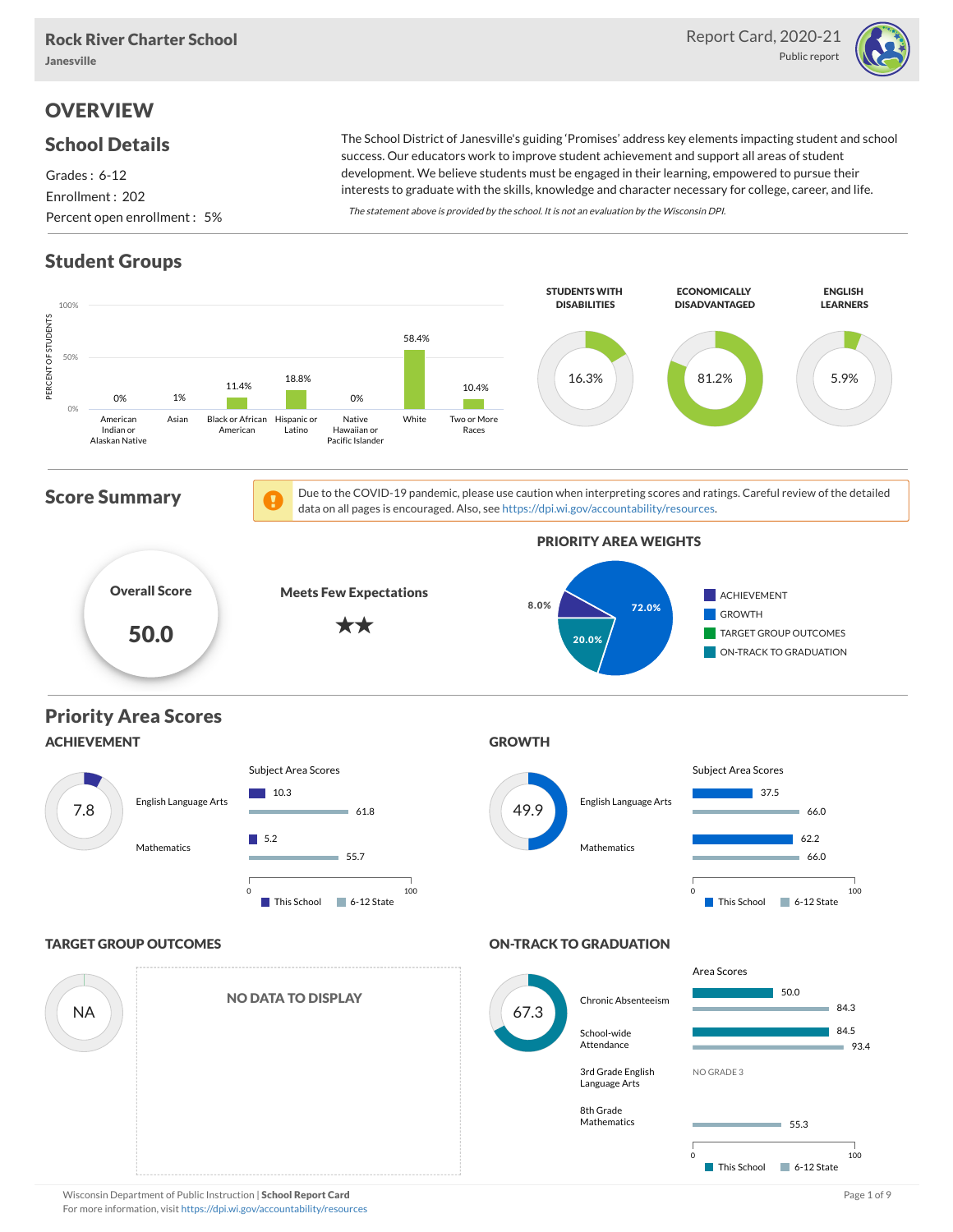

# ACHIEVEMENT

This priority area summarizes how this school's students performed on state assessments using a points-based proficiency system that gives partial credit for Basic test performance and extra credit for Advanced performance. The score is a multi-year average of English language arts and mathematics subscores.





### Student Group Achievement, 2020-21 (for information only)

Group size is given in parentheses. Groups with fewer than 20 students are not displayed.

#### ENGLISH LANGUAGE ARTS



#### Performance Levels by Year

These graphs show school-wide percentages and group sizes of students performing at each level.

#### ENGLISH LANGUAGE ARTS



#### **MATHEMATICS**

**MATHEMATICS** 



Wisconsin Department of Public Instruction | School Report Card Page 2 of 9 and 2 of 9 and 2 of 9 and 2 of 9 and 2 of 9 and 2 of 9 and 2 of 9 and 2 of 9 and 2 of 9 and 2 of 9 and 2 of 9 and 2 of 9 and 2 of 9 and 2 of 9 and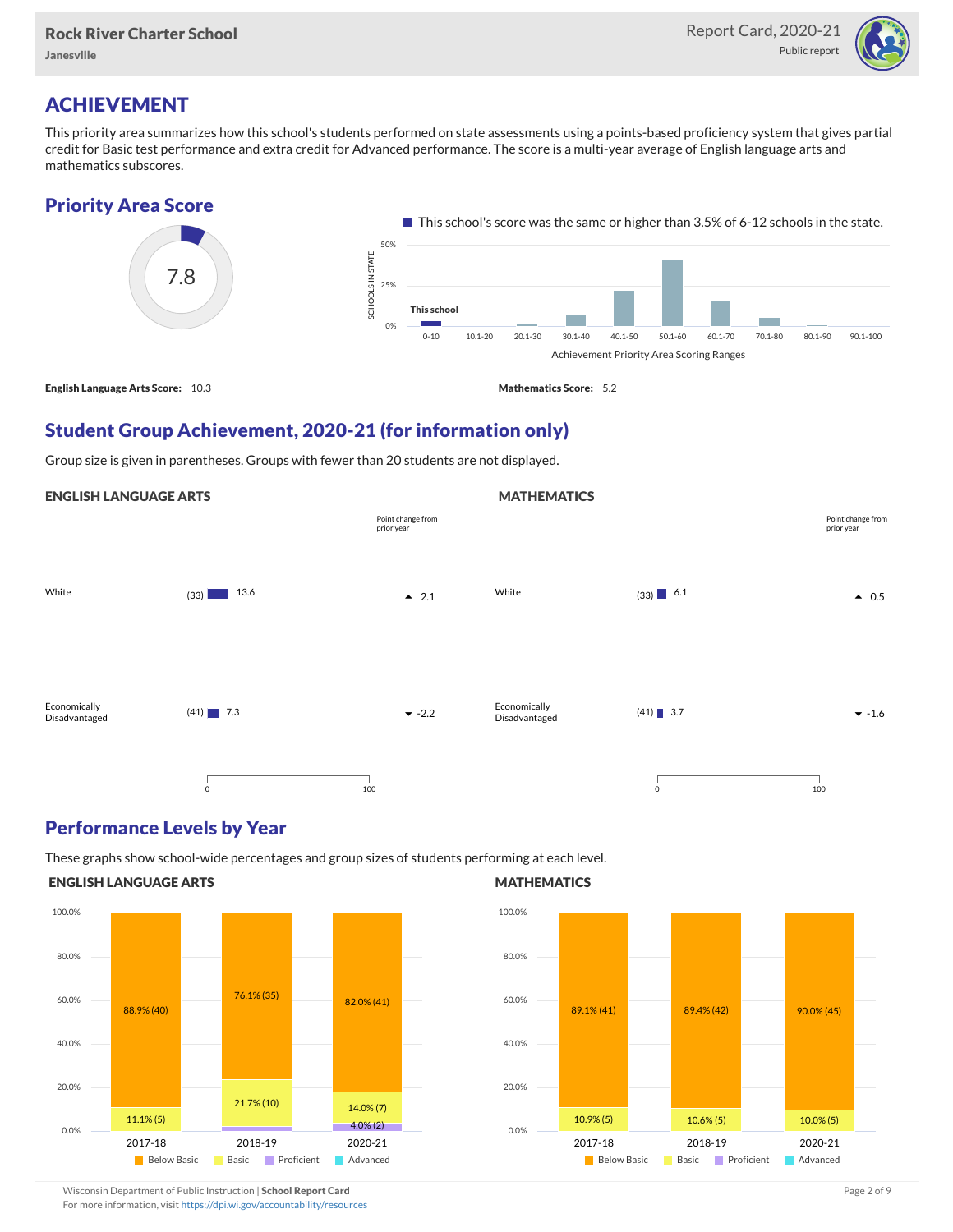

## ACHIEVEMENT - ADDITIONAL INFORMATION

The data on this page is for information only.

## Test Participation Rates, 2020-21

| <b>ENGLISH LANGUAGE ARTS</b> |                             | <b>MATHEMATICS</b> |                                   |  |  |  |  |
|------------------------------|-----------------------------|--------------------|-----------------------------------|--|--|--|--|
| All students                 | Lowest-participating group: | All students       | Lowest-participating group:       |  |  |  |  |
|                              | Economically Disadvantaged  |                    | <b>Economically Disadvantaged</b> |  |  |  |  |
| 91.6%                        | 90.3%                       | 91.6%              | 90.3%                             |  |  |  |  |

### Student Group Performance Levels by Year

Groups with any full academic year students in tested grades are shown.

#### ENGLISH LANGUAGE ARTS

|                                   |                  | 2017-18   |            |           |                    |                  | 2018-19   |            |           |                | 2020-21          |           |            |           |                    |
|-----------------------------------|------------------|-----------|------------|-----------|--------------------|------------------|-----------|------------|-----------|----------------|------------------|-----------|------------|-----------|--------------------|
|                                   | Tested<br>Total# | Advanced  | Proficient | Basic     | <b>Below Basic</b> | Tested<br>Total# | Advanced  | Proficient | Basic     | Below<br>Basic | Tested<br>Total# | Advanced  | Proficient | Basic     | <b>Below Basic</b> |
| All Students: 6-12 State          | 381,001          | 9.2%      | 33.1%      | 33.8%     | 23.9%              | 383,384          | 8.6%      | 32.2%      | 33.7%     | 25.5%          | 334,615          | 7.4%      | 31.5%      | 35.3%     | 25.8%              |
| All Students                      | 45               | 0.0%      | 0.0%       | 11.1%     | 88.9%              | 46               | 0.0%      | 2.2%       | 21.7%     | 76.1%          | 50               | 0.0%      | 4.0%       | 14.0%     | 82.0%              |
| American Indian or Alaskan Native | $\Omega$         | <b>NA</b> | <b>NA</b>  | <b>NA</b> | <b>NA</b>          | $\Omega$         | <b>NA</b> | <b>NA</b>  | <b>NA</b> | <b>NA</b>      | $\Omega$         | <b>NA</b> | <b>NA</b>  | <b>NA</b> | <b>NA</b>          |
| Asian                             | $\sim 20$        | $\star$   | $\star$    | $\star$   | $\star$            | $\Omega$         | <b>NA</b> | <b>NA</b>  | <b>NA</b> | <b>NA</b>      | $\angle 20$      | $\star$   | $\star$    | $\ddot{}$ |                    |
| <b>Black or African American</b>  | $\sim 20$        | ٠         | ٠          |           | $\star$            | $\sim 20$        | $\star$   | $\star$    | $\star$   | $\star$        | $\sim 20$        | $\star$   | ٠          |           |                    |
| Hispanic or Latino                | $\angle 20$      | $\star$   | $\star$    | $\star$   | $\star$            | $\angle 20$      | $\star$   | $\star$    | $\star$   | $\star$        | $\angle 20$      | $\star$   | $\star$    | $\star$   |                    |
| White                             | 29               | 0.0%      | 0.0%       | 6.9%      | 93.1%              | 26               | 0.0%      | 3.8%       | 15.4%     | 80.8%          | 33               | 0.0%      | 6.1%       | 15.2%     | 78.8%              |
| Two or More Races                 | $\sim 20$        | $\star$   | $\star$    | $\star$   | $\star$            | $\sim 20$        | $\star$   | $\star$    | $\star$   | $\star$        | $\angle 20$      | $\star$   | $\star$    |           |                    |
| <b>Economically Disadvantaged</b> | 39               | 0.0%      | 0.0%       | 12.8%     | 87.2%              | 37               | 0.0%      | 2.7%       | 13.5%     | 83.8%          | 41               | 0.0%      | 0.0%       | 14.6%     | 85.4%              |
| <b>English Learners</b>           | $\sim 20$        | $\star$   | $\star$    | $\star$   | $\star$            | $\sim 20$        | $\star$   | $\star$    | $\ddot{}$ | $\star$        | $\angle 20$      | $\star$   | $\star$    |           |                    |
| <b>Students with Disabilities</b> | $\sim 20$        | $\star$   | $\star$    | $\star$   | $\star$            | $\sim 20$        | $\star$   | $\star$    | $\star$   | $\star$        | $\angle 20$      | $\star$   | $\star$    | $\star$   |                    |

#### **MATHEMATICS**

|                                   |                   | 2017-18   |            |           |                | 2018-19          |           |            |                      | 2020-21        |                  |           |            |                      |                |
|-----------------------------------|-------------------|-----------|------------|-----------|----------------|------------------|-----------|------------|----------------------|----------------|------------------|-----------|------------|----------------------|----------------|
|                                   | Tested<br>Total # | Advanced  | Proficient | Basic     | Below<br>Basic | Tested<br>Total# | Advanced  | Proficient | Basic                | Below<br>Basic | Tested<br>Total# | Advanced  | Proficient | Basic                | Below<br>Basic |
| All Students: 6-12 State          | 381,572           | 8.1%      | 31.3%      | 30.5%     | 30.1%          | 383,883          | 8.1%      | 30.1%      | 30.2%                | 31.7%          | 334,667          | 5.5%      | 28.0%      | 31.4%                | 35.1%          |
| <b>All Students</b>               | 46                | 0.0%      | 0.0%       | 10.9%     | 89.1%          | 47               | 0.0%      | 0.0%       | 10.6%                | 89.4%          | 50               | 0.0%      | 0.0%       | 10.0%                | 90.0%          |
| American Indian or Alaskan Native | $\Omega$          | <b>NA</b> | <b>NA</b>  | <b>NA</b> | <b>NA</b>      | $\Omega$         | <b>NA</b> | <b>NA</b>  | <b>NA</b>            | <b>NA</b>      | $\Omega$         | <b>NA</b> | <b>NA</b>  | <b>NA</b>            | <b>NA</b>      |
| Asian                             | $\sim 20$         | $\star$   | $\star$    | ÷         | $\star$        | $\Omega$         | <b>NA</b> | <b>NA</b>  | <b>NA</b>            | <b>NA</b>      | $\angle 20$      | $\star$   | $\star$    | $\ddot{}$            |                |
| <b>Black or African American</b>  | $\leq 20$         | $\ddot{}$ | $\star$    | ٠         | $\star$        | $\angle 20$      | $\star$   | $\star$    | $\star$              | $\star$        | $\sim 20$        | $\star$   | $\star$    |                      |                |
| Hispanic or Latino                | $\angle 20$       |           | $\star$    | $\star$   | $\star$        | $\angle 20$      | $\star$   | $\star$    |                      | $\star$        | $\sim 20$        | $\star$   | $\star$    |                      |                |
| White                             | 30                | 0.0%      | 0.0%       | 10.0%     | 90.0%          | 27               | 0.0%      | 0.0%       | 11.1%                | 88.9%          | 33               | 0.0%      | 0.0%       | 12.1%                | 87.9%          |
| Two or More Races                 | $\sim 20$         | $\star$   | $\star$    | $\star$   | $\star$        | $\sim 20$        | $\star$   | $\star$    | $\ddot{}$            | $\star$        | $\sim 20$        | $\star$   | $\star$    |                      |                |
| <b>Economically Disadvantaged</b> | 40                | 0.0%      | 0.0%       | 10.0%     | 90.0%          | 38               | 0.0%      | 0.0%       | 10.5%                | 89.5%          | 41               | 0.0%      | 0.0%       | 7.3%                 | 92.7%          |
| English Learners                  | $\sim 20$         | $\star$   | $\star$    | $\star$   | $\star$        | $\angle 20$      | $\star$   | $\star$    | $\star$              | $\star$        | $\sim 20$        | $\star$   | $\star$    | $\ddot{}$            |                |
| <b>Students with Disabilities</b> | $\sim 20$         | $\star$   | $\star$    | $\star$   | $\star$        | $\angle 20$      | $\star$   | $\star$    | $\ddot{\phantom{1}}$ | $\star$        | $\angle 20$      | $\star$   | $\star$    | $\ddot{\phantom{1}}$ |                |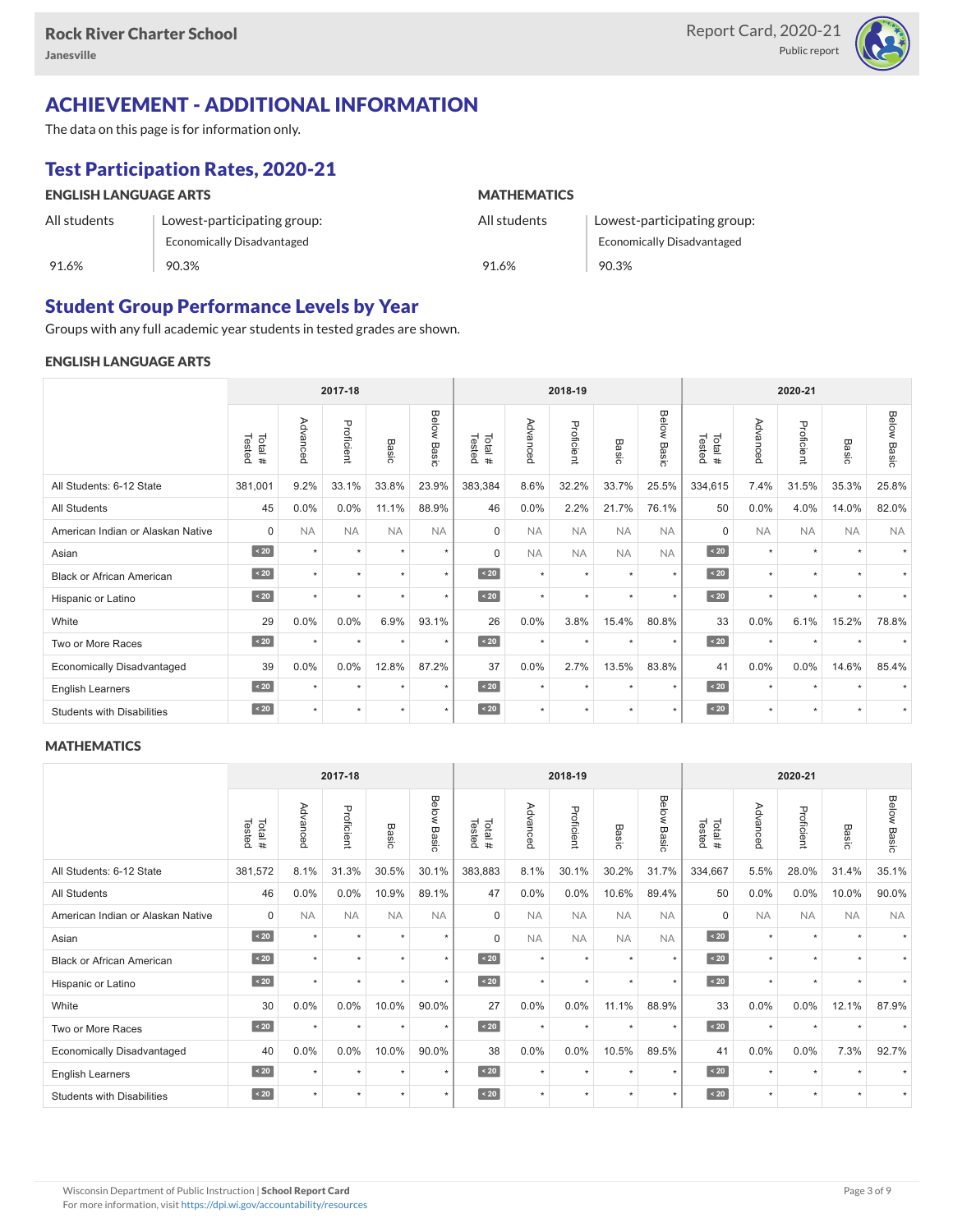

## **GROWTH**

This priority area measures year-to-year student progress on statewide tests. It uses a value-added model that seeks to control for circumstances beyond the influence of educators. A high value-added score means that on average students in the school are progressing more quickly than other, similar students. Growth is scored from 0 to 100 to match the other priority areas and is a conversion from the roughly 0 to 6 value-added score.



## Student Group Value-Added (for information only)

Value-added scores cover an approximately 0-6 range. Higher scores mean greater positive impact. A score of 3.0 is average. Group size is shown in parentheses. Groups with fewer than 20 students are not displayed. Shaded boxes indicate higher-than-average scores.

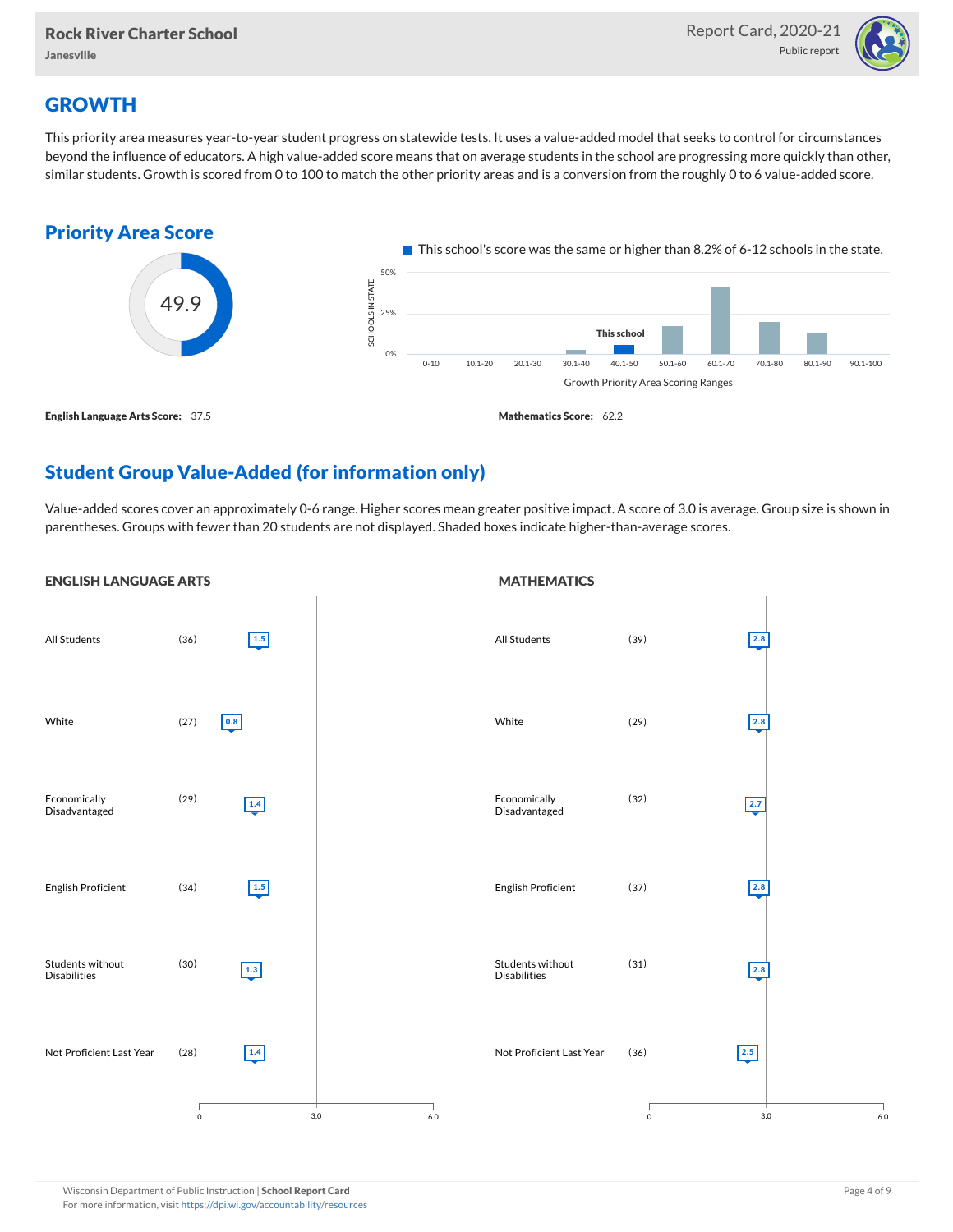

## TARGET GROUP OUTCOMES

This priority area examines outcomes for students with the lowest test scores — the Target Group. It is designed to promote equity by helping schools focus on learners who need the most support while also improving outcomes for all students. The priority area score combines component scores for achievement, growth, chronic absenteeism, and attendance or graduation rate. Data are not displayed when target groups have fewer than 20 students.

### Priority Area Score



### Component Scores

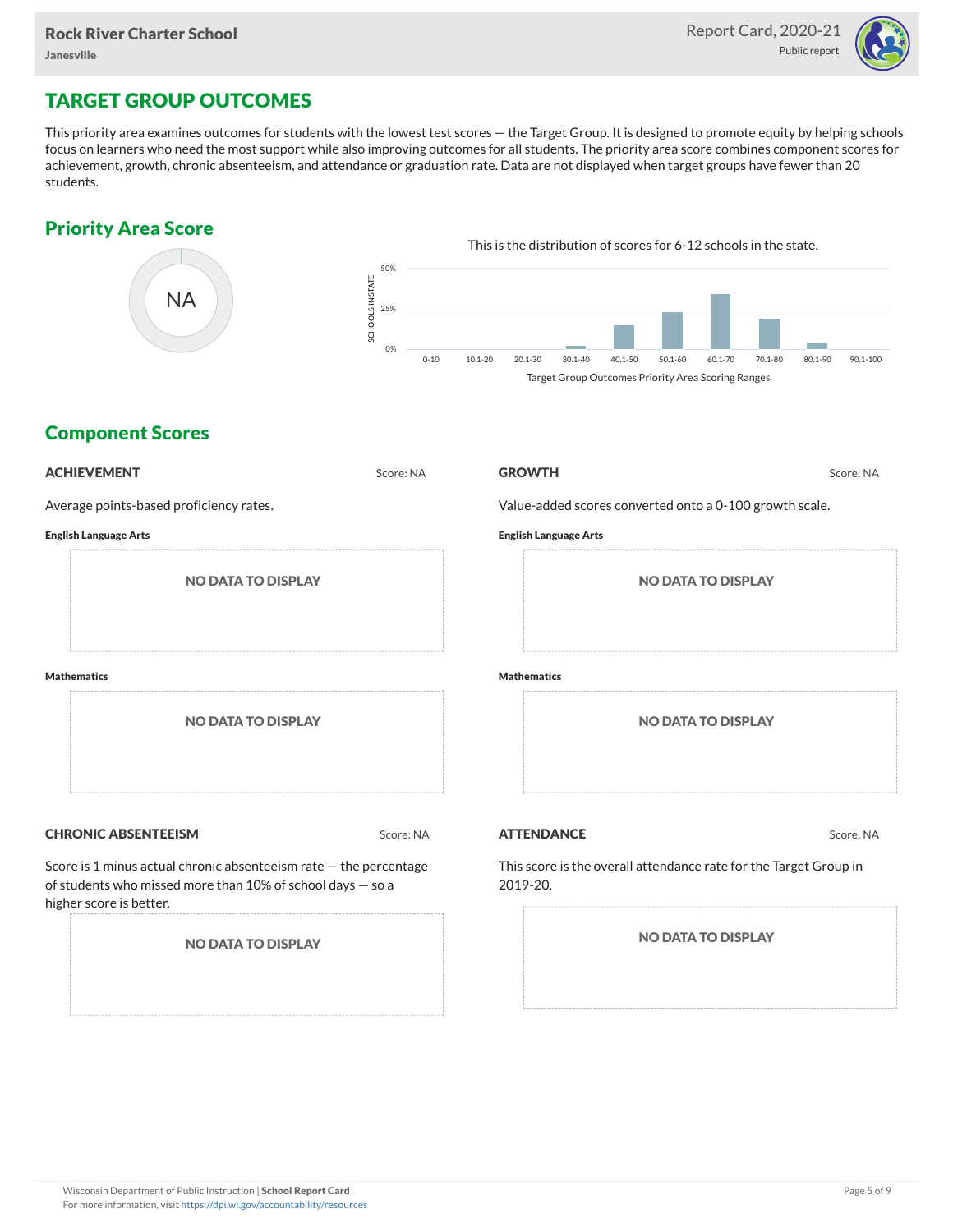

## ON-TRACK TO GRADUATION

This priority area indicates how successfully students are progressing toward completing their K-12 education. The score combines component scores for measures of student engagement and achievement.



#### Component Scores

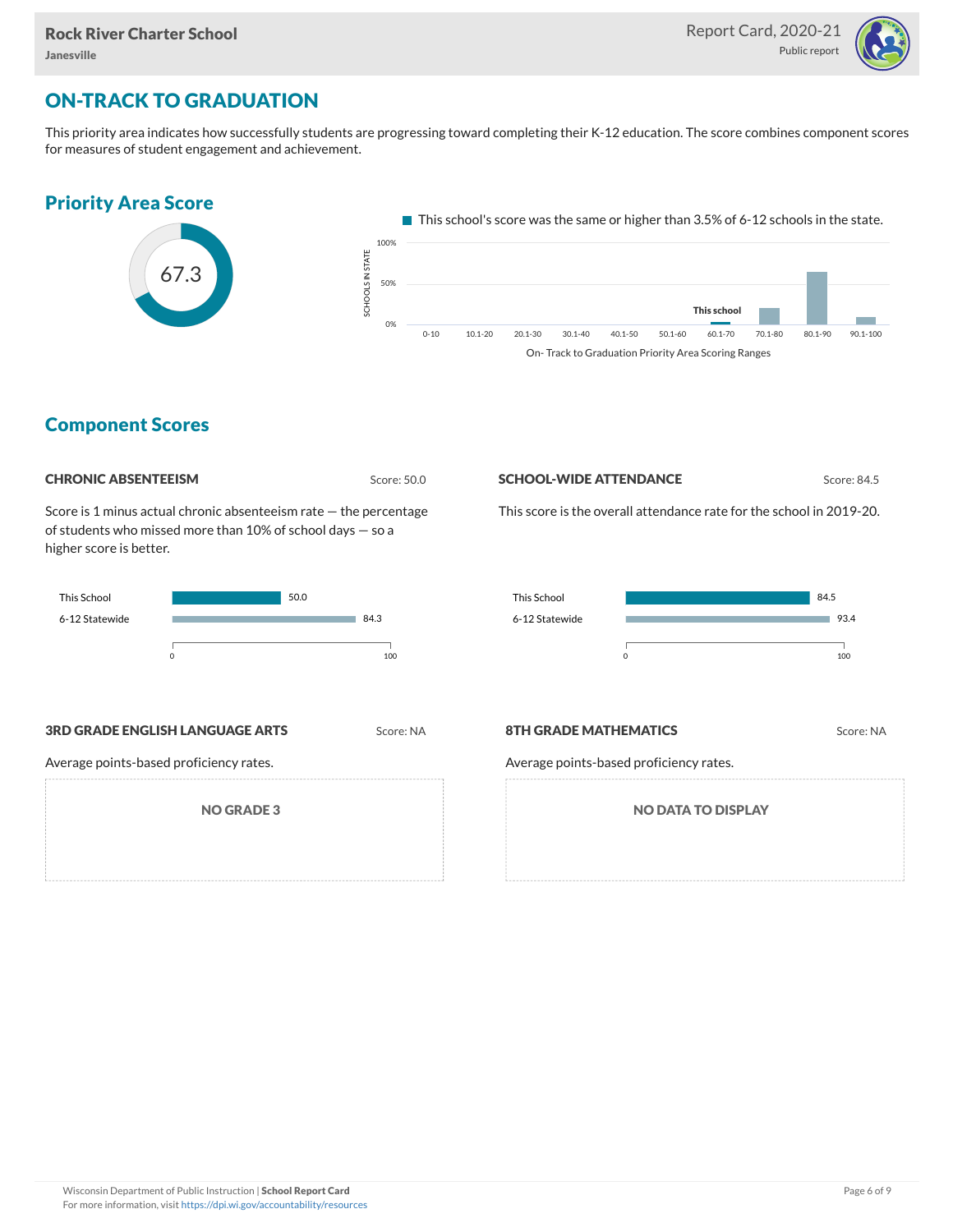

## ON-TRACK TO GRADUATION - ADDITIONAL INFORMATION

This page provides additional detail about chronic absenteeism and graduation and is for information only.

### Student Group Chronic Absenteeism Rates, Single-Year

|                                   | 2017-18     |         | 2018-19     |           | 2019-20         |           |  |
|-----------------------------------|-------------|---------|-------------|-----------|-----------------|-----------|--|
|                                   | Students    | Rate    | Students    | Rate      | <b>Students</b> | Rate      |  |
| All Students: 6-12 State          | 458,462     | 15.8%   | 459,977     | 15.9%     | 461,055         | 15.4%     |  |
| <b>All Students</b>               | 191         | 52.9%   | 191         | 59.7%     | 146             | 37.0%     |  |
| American Indian or Alaskan Native | $\sim 20$   | $\star$ | $\mathbf 0$ | <b>NA</b> | 0               | <b>NA</b> |  |
| Asian                             | $\angle 20$ | $\star$ | $\sim 20$   | $\star$   | $\angle 20$     | $\star$   |  |
| <b>Black or African American</b>  | $\sim 20$   | $\star$ | $\angle 20$ | $\star$   | $\angle 20$     | $\star$   |  |
| Hispanic or Latino                | 41          | 58.5%   | 32          | 65.6%     | 38              | 42.1%     |  |
| White                             | 119         | 47.1%   | 119         | 57.1%     | 74              | 28.4%     |  |
| Two or More Races                 | $\angle 20$ | $\star$ | 20          | 65.0%     | $\angle 20$     |           |  |
| <b>Economically Disadvantaged</b> | 156         | 52.6%   | 150         | 57.3%     | 114             | 36.8%     |  |
| <b>English Learners</b>           | 21          | 47.6%   | $\sim 20$   | $\star$   | $\angle 20$     |           |  |
| <b>Students with Disabilities</b> | 45          | 51.1%   | 48          | 64.6%     | 37              | 45.9%     |  |

### Student Group Graduation Rates

This table shows for each of two cohorts the percentage of students starting high school together who graduated by 2019-20. The four-year rate pertains to students who started high school four years earlier, and the seven-year rate pertains to students who started seven years earlier.

|                                   |                    | Four-year cohort graduation rate |         | Seven-year cohort graduation rate |           |         |  |  |  |
|-----------------------------------|--------------------|----------------------------------|---------|-----------------------------------|-----------|---------|--|--|--|
|                                   | Students in cohort | Graduates                        | Rate    | Students in cohort                | Graduates | Rate    |  |  |  |
| All Students: 6-12 State          | 66,987             | 60,500                           | 90.3%   | 65,509                            | 60,787    | 92.8%   |  |  |  |
| <b>All Students</b>               | 53                 |                                  | $0.0\%$ | 30                                | 0         | $0.0\%$ |  |  |  |
| <b>Black or African American</b>  | $\sim 20$          | $\star$                          | $\star$ | $\angle 20$                       |           |         |  |  |  |
| Hispanic or Latino                | $\sim 20$          | ٠                                | ٠       | $\angle 20$                       |           |         |  |  |  |
| White                             | 33                 |                                  | $0.0\%$ | $\angle 20$                       | $\star$   |         |  |  |  |
| Two or More Races                 | $\sim 20$          |                                  | ٠       | $\angle 20$                       | $\ddot{}$ |         |  |  |  |
| <b>Economically Disadvantaged</b> | 45                 |                                  | $0.0\%$ | 22                                | 0         | $0.0\%$ |  |  |  |
| <b>English Learners</b>           | $\sim 20$          | $\star$                          | $\star$ | $\angle 20$                       | $\ddot{}$ |         |  |  |  |
| <b>Students with Disabilities</b> | $\sim 20$          | ٠                                | $\star$ | $\angle 20$                       | $\star$   |         |  |  |  |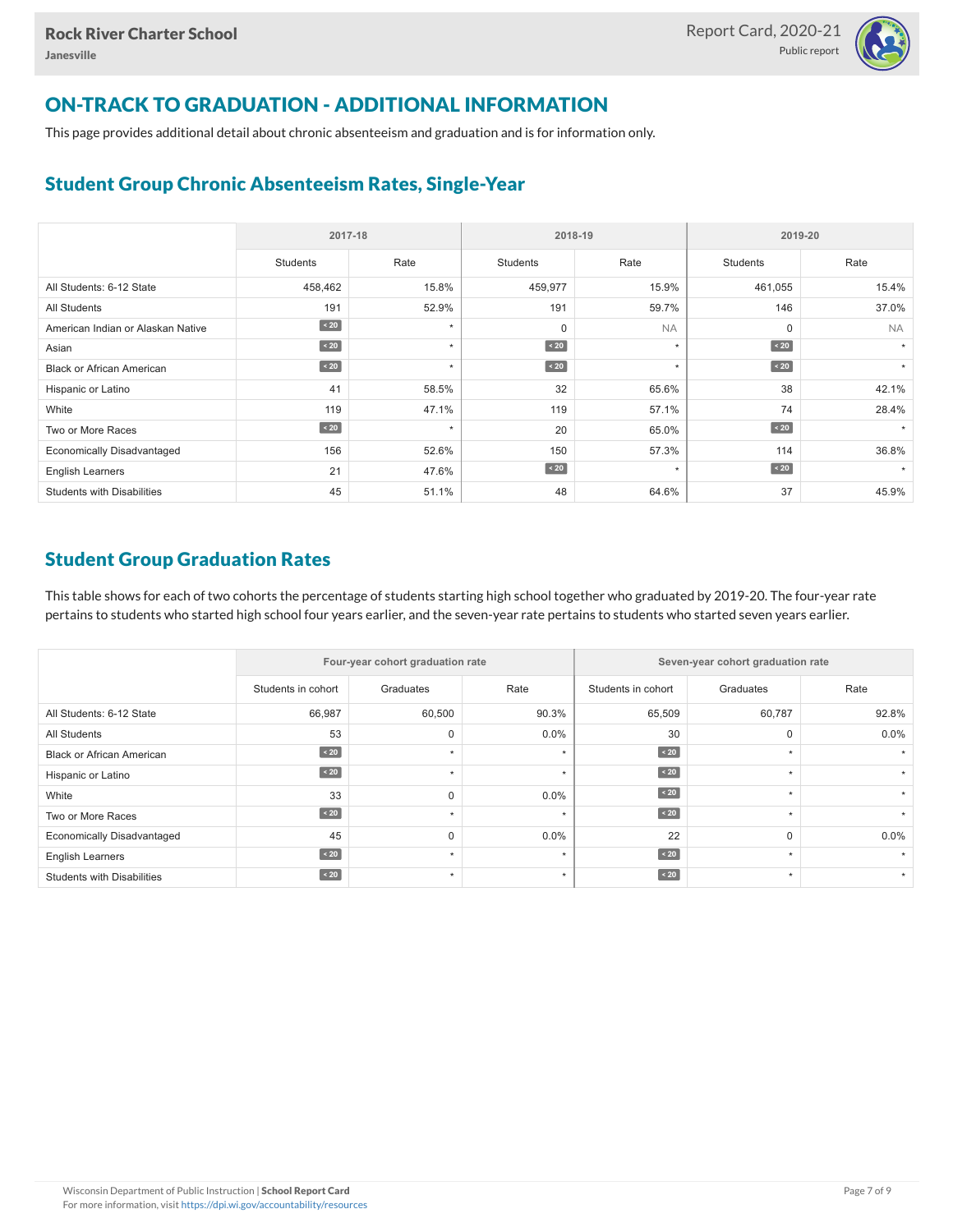

## POSTSECONDARY PREPARATION, 2019-20

Section 115.385 (d)1.-5., Wis. Stat., requires report cards to include data on pupil participation in various postsecondary preparation opportunities. All data are for grades 9-12. This is for information only and does not affect scores. Course and program data are reported by schools and districts to DPI, and this is the first time these data are included on report cards. Please use caution when interpreting these data. Asterisks replace all-student participation data if the school enrolled fewer than 20 students.

### Participation by Type of Postsecondary Preparation

| <b>ADVANCED COURSES</b>                           |                            | <b>DUAL ENROLLMENT</b>   |                             | <b>INDUSTRY-RECOGNIZED</b><br><b>CREDENTIALS</b> |                                 | <b>WORK-BASED LEARNING</b>                                    |       |  |
|---------------------------------------------------|----------------------------|--------------------------|-----------------------------|--------------------------------------------------|---------------------------------|---------------------------------------------------------------|-------|--|
| School                                            | State                      | School                   | State                       | School                                           | State                           | School                                                        | State |  |
| 0.0%                                              | 19.2%                      | 0.0%                     | 17.8%                       | 0.0%                                             | 1.4%                            | 0.0%                                                          | 2.4%  |  |
| No students successfully<br>completed an Advanced |                            | No students successfully | completed a dual enrollment | recognized credential.                           | No students earned an industry- | No students participated in a<br>work-based learning program. |       |  |
|                                                   | Placement or International | course.                  |                             |                                                  |                                 |                                                               |       |  |
| Baccalaureate course.                             |                            |                          |                             |                                                  |                                 |                                                               |       |  |

#### Student Group Participation

This table compares the percentages of students in the school participating in different types of postsecondary preparation opportunities with the percentages for the state. All groups present in the school are shown. Total student enrollments are given for reference.

|                                   | <b>Total # Enrolled</b> |              | <b>Advanced Courses</b> |              | <b>Dual Enrollment</b> |              | Industry-Recognized<br><b>Credentials</b> |       | <b>Work-Based Learning</b> |              |
|-----------------------------------|-------------------------|--------------|-------------------------|--------------|------------------------|--------------|-------------------------------------------|-------|----------------------------|--------------|
|                                   | School                  | <b>State</b> | School                  | <b>State</b> | School                 | <b>State</b> | School                                    | State | School                     | <b>State</b> |
| Asian                             | $\angle 20$             | 10,028       | $\star$                 | 27.3%        | $\star$                | 17.9%        | $\star$                                   | 1.1%  | $\star$                    | 1.4%         |
| <b>Black or African American</b>  | 21                      | 24,232       | $0.0\%$                 | 11.5%        | 0.0%                   | 9.9%         | 0.0%                                      | 0.3%  | $0.0\%$                    | 0.8%         |
| Hispanic or Latino                | 34                      | 31,812       | $0.0\%$                 | 14.7%        | $0.0\%$                | 14.1%        | 0.0%                                      | 0.9%  | $0.0\%$                    | 1.4%         |
| White                             | 89                      | 188,332      | 0.0%                    | 20.8%        | 0.0%                   | 19.7%        | 0.0%                                      | 1.6%  | 0.0%                       | 2.8%         |
| Two or More Races                 | $\leq 20$               | 9,226        | $\star$                 | 16.1%        | $\star$                | 13.3%        |                                           | 1.1%  | $\star$                    | 1.4%         |
| <b>Economically Disadvantaged</b> | 128                     | 97,617       | $0.0\%$                 | 11.0%        | 0.0%                   | 13.7%        | 0.0%                                      | 0.8%  | 0.0%                       | 1.7%         |
| <b>English Learners</b>           | $\sim 20$               | 13,412       | $\star$                 | 8.7%         | $\star$                | 14.1%        |                                           | 0.5%  | $\star$                    | 1.3%         |
| <b>Students with Disabilities</b> | 32                      | 34,473       | $0.0\%$                 | 2.9%         | 0.0%                   | 10.2%        | 0.0%                                      | 0.5%  | $0.0\%$                    | 1.4%         |